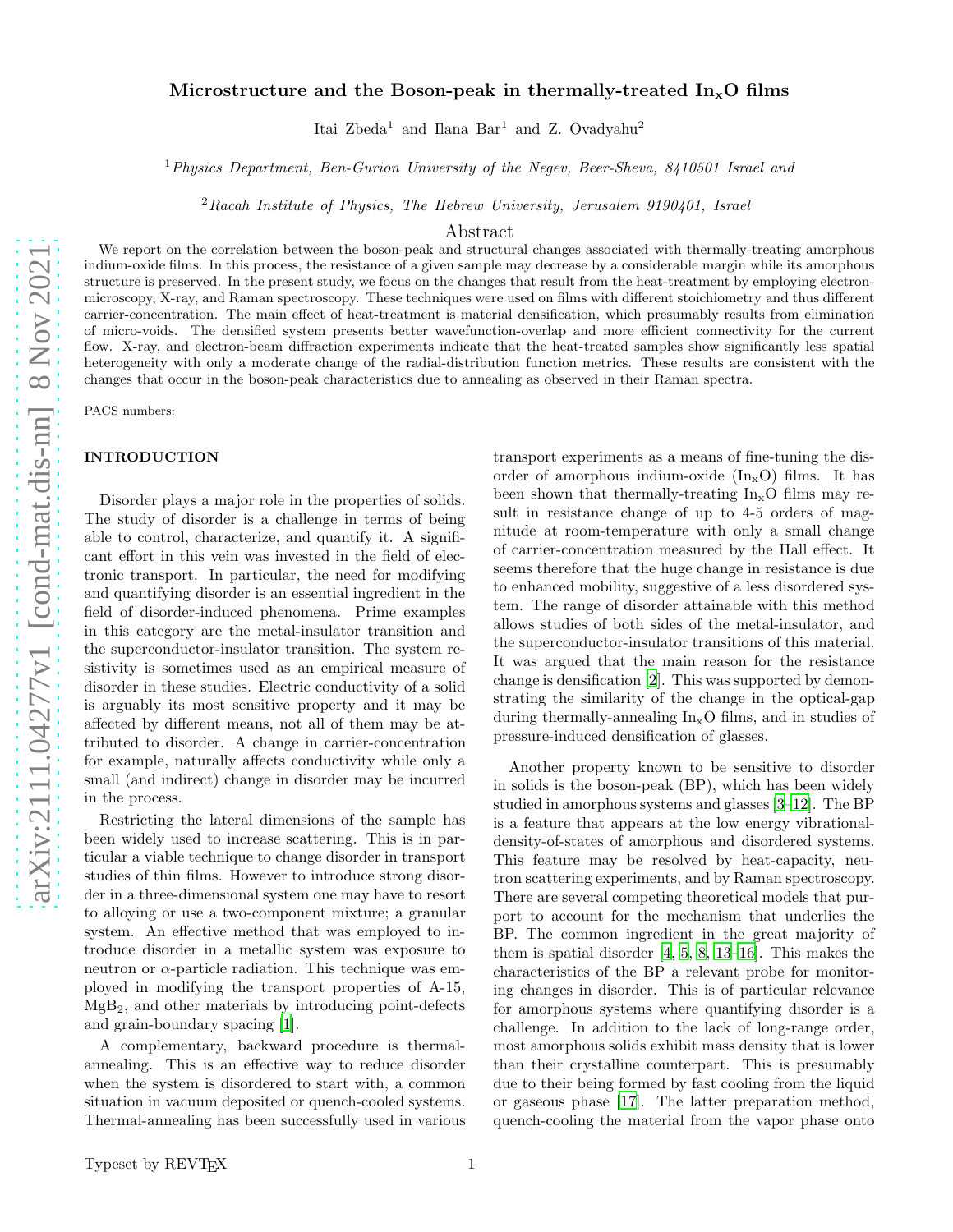a cold substrate, usually results in a porous structure that has many micro-voids reducing the material bulk specific gravity. Consequently, an appreciable volume change may be affected in these structures upon application of pressure, and by thermal-treatment [\[2\]](#page-7-1).

In this work we attempt to further elucidate these issues using several versions of amorphous indium-oxide as a model system for a metallic glass. This allows us to track changes in the BP due to quantifiable changes of disorder. Raman spectroscopy taken from as-made and annealed  $\text{In}_x\text{O}$  films of different composition, reveal significant changes in the BP magnitude and shape. It is noted that Raman spectroscopy may not faithfully convey the detailed shape of the BP as compared with, for example, heat capacity measurements [\[18](#page-7-10)]. However, it is still a viable tool to identify relative changes in the spectra caused by modification of the system structure. Our Raman spectra results are discussed in conjunction with the microstructure information based on X-ray and electron-diffraction experiments made on these samples. In particular, our study illustrates how various aspects of structural disorder affect electronic properties such as conductivity as compared with their effect on the BP shape and magnitude. The similarities and differences with the behavior of the BP in other glasses were pressure was used to modify the structure are pointed out.

### EXPERIMENTAL

### Samples preparation and characterization

The  $In_{x}O$  films were e-gun evaporated onto roomtemperature substrates using  $99.999\%$  pure  $In_2O_3$ sputtering-target. Deposition was carried out at the ambience of  $3\pm0.5x10^{-5}$  to  $4\pm0.5x10^{-4}$  Torr oxygen-pressure maintained by leaking  $99.9\%$  pure  $O_2$  through a needle valve into the vacuum chamber (base pressure  $\simeq 10^{-6}$ Torr). Different substrates were used for the samples prepared for the different measurements techniques. Undoped silicon wafers were used as substrates for electrical measurements, X-ray diffraction (XRD) and Raman spectroscopy measurements. Carbon-coated copper grids were used for transmission electron microscopy (TEM) imaging and electron-diffraction. During deposition and thermal-treatment the grids were anchored to glass-slides by small indium balls pressed onto the glass. The deposited film on the rest of the slide was used for monitoring the sample resistance. X-ray reflectometry (XRR) measurements were performed on samples deposited on 3.8 mm thick float-glass-slides.

Rates of deposition in the range  $0.3{\text -}2.5$  Å/s were used to produce films with different compositions; The  $In_{x}$ O samples had carrier-concentration N that increases with the ratio of deposition-rate to the oxygen-partialpressure. For the rates-pressures used here N was in the range  $2x10^{19}cm^{-3}$  to  $5x10^{21}cm^{-3}$  as measured by Hall effect at room-temperature using a Hall-bar control-sample prepared simultaneously for each sample deposition. The evaporation source to substrate distance in the deposition chamber was 45±1cm. This yielded films with thickness uniformity of  $\pm 2\%$  across a  $2x2 \text{cm}^2$  area. Lateral sizes of samples used for transport measurements was typically 1x2mm<sup>2</sup> (width x length respectively), and 1x1cm<sup>2</sup> for the Raman spectroscopy. To afford reasonable resolution for electron-microscopy thickness of the films used for TEM work was typically  $d=200\pm10$  Å.

Three batches of  $In_xO$  with different carrierconcentrations  $N = (4 \pm 1) \times 10^{19} \text{cm}^{-3}$ ,  $(1 \pm 0.5) \times 10^{20} \text{cm}^{-3}$ , and  $(9\pm1)x10^{20}$ cm<sup>-3</sup> were used for Raman spectroscopy. For structural analysis we used films characterized by the Ioffe-Regel parameter  $k_F \ell = (3\pi^2)^{2/3} \frac{\hbar \sigma_{RT}}{e^2 N^{1/3}}$  in the range of 0.08 to 0.4. Here  $\sigma_{RT}$  is the room-temperature conductivity. This range covers the critical-value of  $k_F \ell = 0.32 \pm 0.2$ where the metal-insulator transition and superconductorinsulator transition of  $In_xO$  take place [\[19](#page-7-11), [20](#page-7-12)].

High resolution TEM images and electron diffraction patterns were taken with the Philips Tecnai F20 G2 operating at 200kV. X-ray diffraction and reflectometry were taken with Bruker diffractometer AXS D8 Advance equipped with Lynexeye XE-T silicon strip-detector. The diffractometer has step resolution of  $10^{-4}$ deg.

Raman spectroscopy at Ben-Gurion University of the Negev was performed with a home-built ultra-low frequency Raman microscope confocal system that was assembled and optimized for measurements down to 10cm-1. The setup employed a single longitudinal mode green-laser operating at 532nm. The laser power used in the measurements was typically 3mW for a spot diameter of  $\approx 2.6 \mu$ m. The scattered signal was collected via high throughput 532 longpass nano-edge filters and a single spectrometer [\[21\]](#page-7-13). Complementary Raman spectroscopy studies in the Hebrew University were taken with a Renishaw inVia Reflex Spectrometer using a laser beam with either 514 nm or 785 nm wavelength and edge-filter at ≈70cm-1 therefore these measurements were limited to energies  $\gtrsim$ 80cm<sup>-1</sup>.

### The thermal-treatment protocol

The protocol we routinely use for monitoring the annealing process involves the following steps: After removal from the deposition chamber, the sample was mounted onto a heat-stage in a small vacuum-cell wired to make contacts with the sample for electrical measurements, and a thermocouple attached to the samplestage as a thermometer. Resistance measurements were performed by a two-terminal technique using either the computer-controlled HP34410A multimeter or the Keithley K617. Next the heating stage is energized, and the resistance and temperature is continuously measured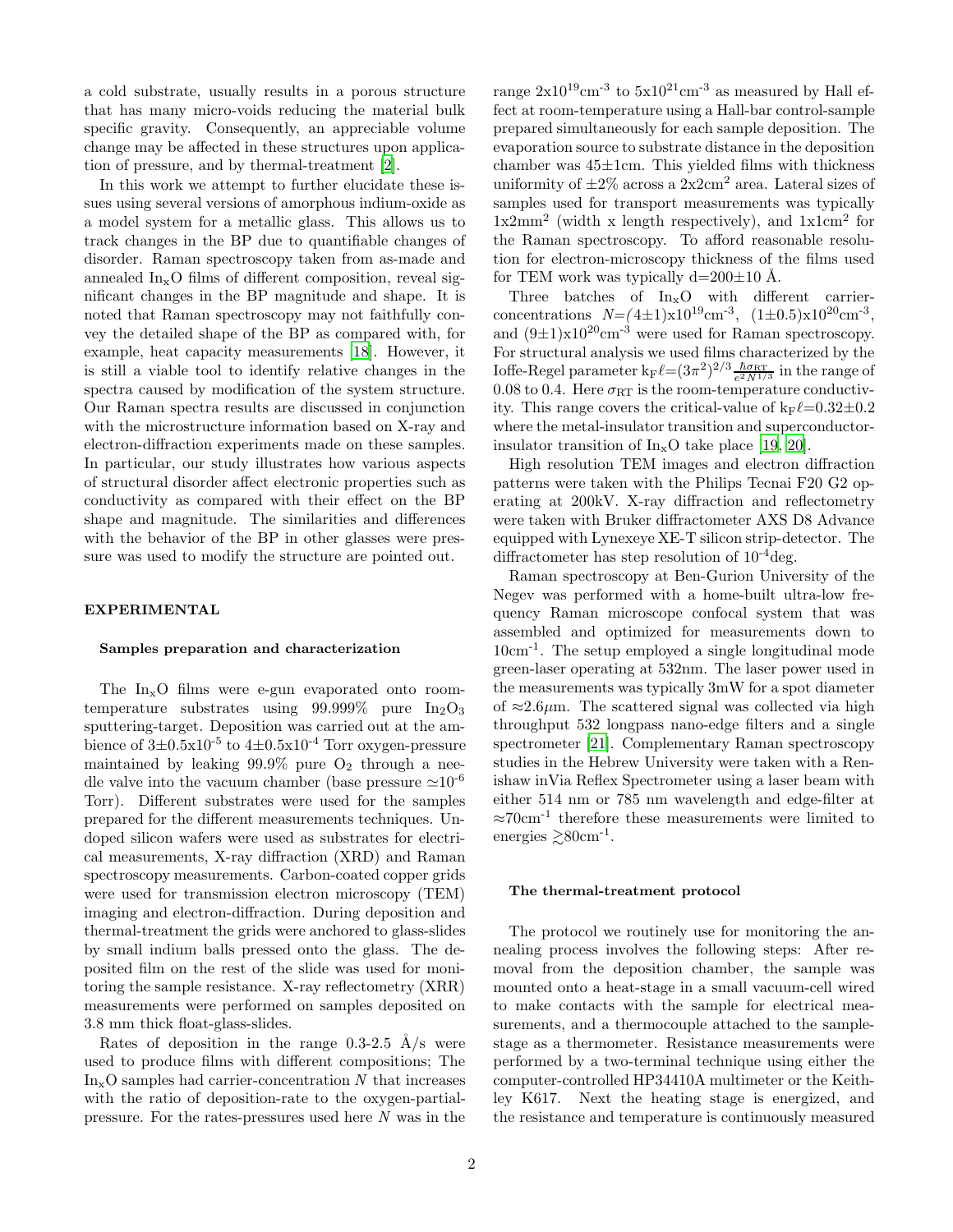

FIG. 1: A typical protocol used in thermal-treating  $\text{In}_{x}$ O films. Resistance data  $R(t)$  are shown in squares and refer to the left scale, the sample temperature above room's  $\Delta T(t) \equiv T(\text{heater})-T(\text{room-temperature})$  is plotted with circles and refer to the right scale. The sample here has  $N \approx 8.5 \times 10^{20}$  cm<sup>-3</sup>, thickness of 52nm and lateral dimension of  $1x1mm<sup>2</sup>$ .

throughout the heating, relaxation, and cooling periods. A typical annealing cycle is illustrated in figure 1:

The sharp changes in the sample resistance R when the heating is turned on and off are mostly due to the temperature dependent coefficient that in this disorder regime is negative. However, during the time that the temperature has settled at the target value for annealing, R continues to slowly decrease. Then, after cooldown to room-temperature, the resistance slowly increases approaching an asymptotic value that, ordinarily, is smaller than at the start of the heat-treatment cycle.

These slow  $\Delta R(t)$  reflect changes in the system volume (densification and rarefaction respectively). The change in volume in the process of thermally-treating  $In_xO$  films was demonstrated in an interference experiment using grazing-angle X-ray technique [\[22](#page-7-14)]. It was further correlated with in-situ resistivity and optical-spectroscopy measurements [\[22\]](#page-7-14). For  $In_xO$ , a system with the Fermi energy in the conduction band, higher density typically yields higher mobility. This may be due to the enhanced overlap of wavefunctions and improved connectivity. It will be shown below that there is more to the improved mobility than just densification.

The time-dependent processes that occur while the temperature is constant were qualitatively accounted for by a heuristic model based on the two-level-systems that make up the potential landscape of the disordered system [\[23](#page-7-15)]. A similar approach was used in [\[24\]](#page-8-0) to offer a platform for accounting for thermal expansion of glasses.

### RESULTS AND DISCUSSION

### Raman spectra

Figure 2 shows the measured Raman spectra of three batches of  $In_xO$  films before and after thermal-treatment. The samples differ by their O-In ratio determined during the deposition process. They are identified in the figure by their carrier-concentration N measured by the Hall effect. These three compositions were chosen to represent the high-N, medium-N and low-N versions of  $\text{In}_{\text{x}}\text{O}$ . The high-N and low-N versions of  $\text{In}_{x}O$  in particular exhibit different behavior in transport [\[20](#page-7-12)], and as will be shown below, they differ in terms of other material properties. To cater for the spatial intensity-variations of the scattered signal the Raman spectra were normalized to the intensity of the as-made sample evaluated at 450cm-1 (averaged value over the interval  $440-450 \text{cm}^{-1}$ ). This will be referred to as a "background" intensity  $I_0$ . The ratio  $I_P/I_0$ , where I<sub>P</sub> is the intensity at the BP maximum, turns out to be a meaningful measure of the BP magnitude;  $I_0$  taken at different points across a given specimen may vary by more than  $\approx 30\%$  while I<sub>P</sub>/I<sub>0</sub> appears to be constant to better than 2% [\[25\]](#page-8-1).

Qualitatively, the Raman spectra for the three batches in Fig.2 exhibit the same BP shape characteristic of other amorphous and glassy systems [\[3](#page-7-2)[–16\]](#page-7-8). There are however two quantitative differences depending on the composition of the material. First, the peak position increases with the O-In ratio (Fig.3). The position of the BP scales with the typical phonon energy of the material which is naturally smaller for the In-richer  $In_xO$  so this is just a consequence of the batch composition. That the peakposition appears at a frequency  $\omega_p(O/\text{In})$  and does not shift due to the thermal-treatment is consistent with the finding that the Hall coefficient is unchanged in the process [\[2\]](#page-7-1).

Secondly, the heat-treatment causes a more conspicuous decrease of the BP magnitude for the higher-N version while having indistinguishable change in the spectra of the low- $N$  version despite the comparable change in the samples resistance during annealing. Also, for a comparable conductivity, the relative magnitude of the BP, is larger the higher is the carrier-concentration.

The amount of disorder required to affect a given change of the conductivity (or  $k_F \ell$ ) in a degenerate Fermi system like  $In_xO$  grows with the Fermi-energy (thus with  $N$ ). This correlation was demonstrated in the dependence of the optical gap on  $k_F \ell$  studied in-situ in [\[2\]](#page-7-1). Figure 4 shows three curves from this study for samples with carrier-concentration that are close to these of the batches studied in Fig.2. Note that, for a comparable change of  $k_F \ell$  a larger change of the opticalgap occurred for the sample with the higher carrierconcentration, a similar trend to that observed in the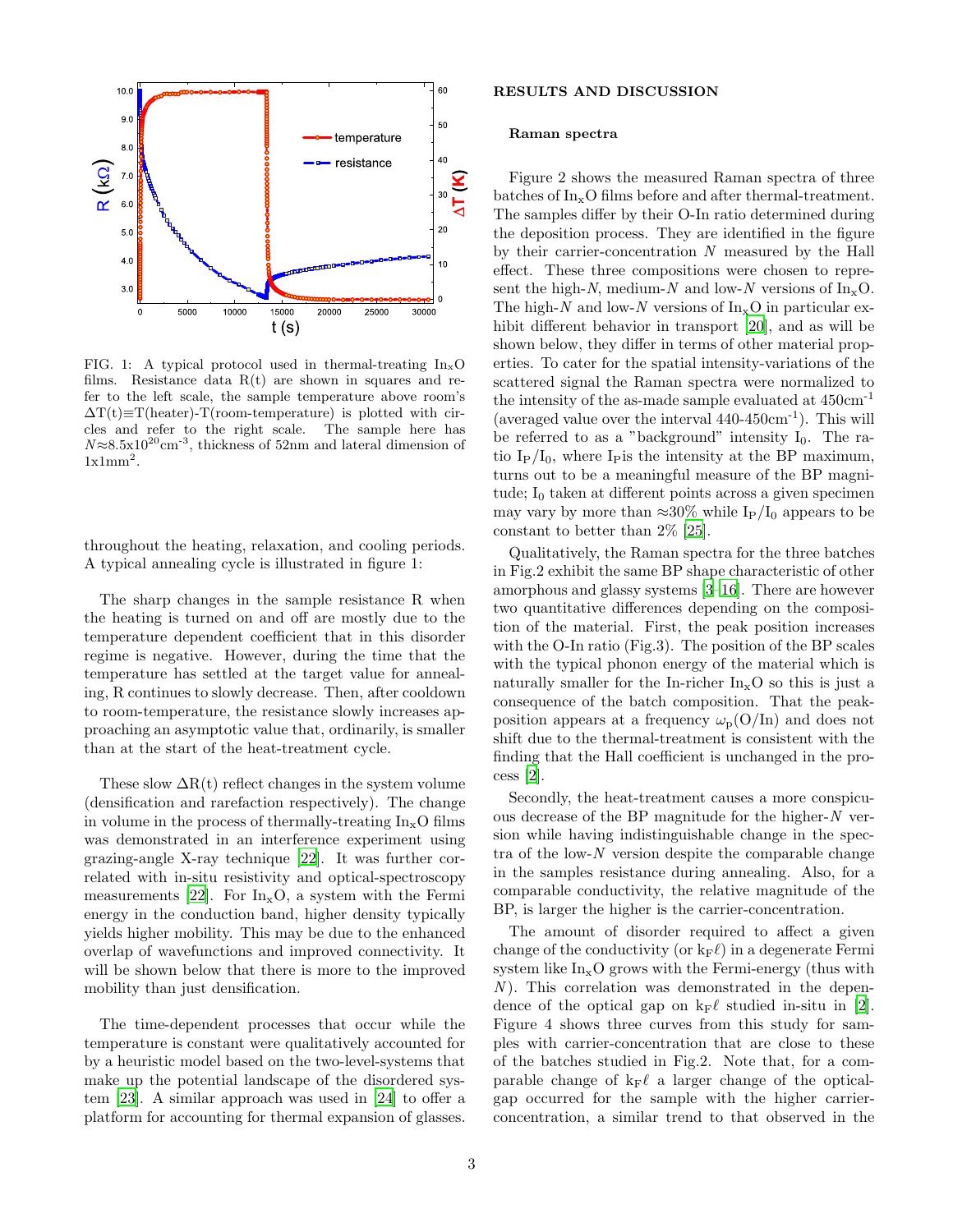

FIG. 2: The Raman spectra for the three studied batches of In<sub>x</sub>O measured down to  $\approx 10$ cm<sup>-1</sup> with a laser wavelength  $\lambda = 532$ nm. Spectra are shown before and after heattreatment. The Ioffe-Regel parameters  $k_F \ell$  for these samples are: (a) before-0.11; after-0.39 (b) before-0.12; after-0.41 (c) before-0.078; after-0.42. Blue curves are scaled-up copies of the heat-treated spectra (the factor is chosen to match the intensity reading at the peak). Note that the heat-treated curve shows a wider high-energy tail than the as-made samples of both sample (a) and sample (b).

dependence of the BP on disorder (Fig.2). The relative change of the BP magnitude presumably reflects the degree of the structural-change that occurred during heat-treatment. The correlation between disorder (either chemical or electronic) and  $I_P/I_0$  (table 1) has the same reason - for a comparable  $k_F \ell$  higher disorder yields a



FIG. 3: The dependence of the energy of the BP maximum  $\omega_{\text{BP}}$  on the In<sub>x</sub>O composition O/In. This is obtained through the relation between  $N$  and the oxygen/indium mass ratio studied elsewhere (Fig.6 in [\[19\]](#page-7-11)).

more conspicuous BP demonstrating the common observation related to the phenomenon [\[12\]](#page-7-3).

Table 1 includes the relative magnitude of the BP before and after annealing, with the batch chemicaldisorder  $\delta$ [O/In], and a quantitative measure of disorder W<sup>C</sup> based on data of electronic-transport. The chemical disorder is taken here as the deviation of the composition from that of the stoichiometric  $In_2O_3$  compound. W<sub>C</sub> is the critical disorder that Anderson-localizes the particular batch. W<sub>C</sub>  $\propto$ E<sub>F</sub>  $\propto$ N<sup>2/3</sup> where E<sub>F</sub>, is the Fermi energy. For  $In_xO$  the proportionality factor between disorder and Fermi-energy was found to be:  $W_C \approx 6.2 \cdot E_F$ [\[2\]](#page-7-1) and E<sup>F</sup> of a given batch is obtained using free-electron formulae.

|      |      |     | $ \delta O/In  W_C (eV)  I_P/I_0$ as-made $ I_P/I_0$ annealed |
|------|------|-----|---------------------------------------------------------------|
| 0.3  | 2.21 | 5.3 |                                                               |
| 0.2  | 0.51 |     | 3.4                                                           |
| በ 14 | 0.28 |     |                                                               |

Table 1: Values of parameters for the three  $In_xO$  batches measured in Fig.2. The electronic disorder (characterized by  $k_F \ell$ ) includes the contribution of the deviation from stoichiometry that may is relevant for phonon scattering vs. electron scattering discussed in the text below. Note the systematic dependence of the BP magnitude on the batch disorder.

## Structural changes resulting from the heattreatment

Before proceeding with further analysis of the Raman spectra we digress now to see what actually changes in the system micro-structure due to heat-treatment. This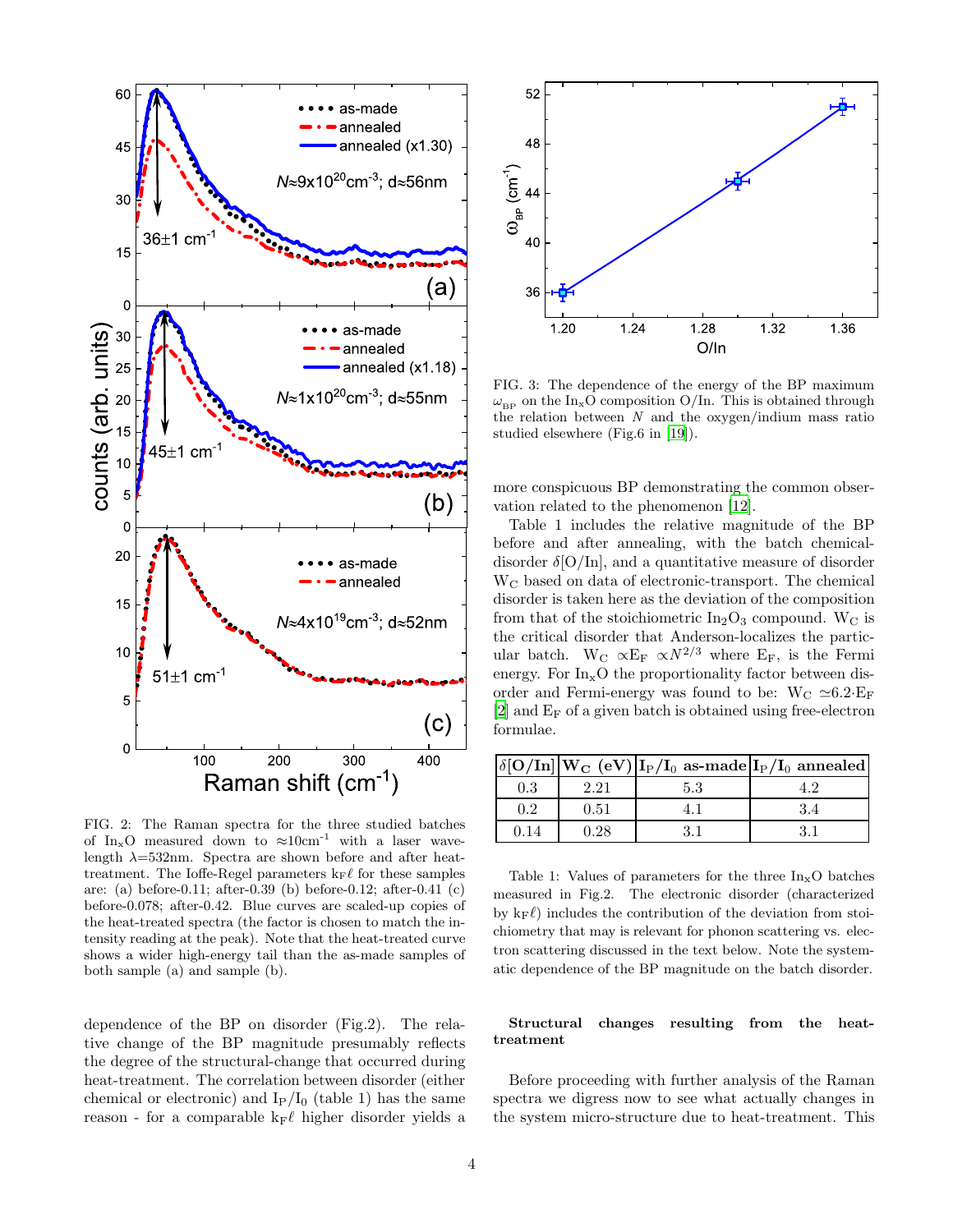

FIG. 4: The dependence of the optical gap on the Ioffe-Regel parameter  $k_F \ell$  for different versions of  $In_xO$  labeled by their carrier-concentration. Note that a larger change of  $E<sub>g</sub>$  is required to affect a given change in  $k_F \ell$  the larger N is. The arrows mark the value of  $k_F \ell$  for the as-made and annealed states of the three samples of Fig.2; Red -Fig.2a, Green-Fig.2b, Blue-Fig.2c.

was done by using customary tools of structural analysis; X-ray and electron microscopy. Special emphasis was given to the high-N version of  $\text{In}_x\text{O}$  where the effect in terms of Raman spectroscopy is manifestly large. Consider first the electron-diffraction and TEM images for a typical sample shown in Fig.5a and Fig.5b: Both diffraction patterns exhibit broad rings characteristic of amorphous structure with no sign of crystallization. In fact, it is hard to see difference in the before and after patterns. On closer examination, the first strong ring in the pattern is sharper in the annealed sample and the associated bright-field image appears somewhat softer.

The changes in the diffraction pattern may be quantified by recording the intensity profiles of the diffraction patterns as is illustrated in Figure 6. The measurement confirms the eye-impression; the width of the ring  $\Gamma$  decreased by  $\approx 12\%$  in the annealed sample. At the same time, the average ring-diameter indicated by D in the figure, increased by  $\approx 0.4 \pm 0.1\%$  suggesting a reduced in-



FIG. 5: Bright-field TEM images and the associated diffraction patterns for a 20nm thick  $In_xO$  sample deposited on carbon coated Cu grid..(a) as-made and (b) the same sample after heat-treatment. The control sample, deposited on a glass-substrate, had a  $k_F \ell$  of 0.16 and 0.39 before and after treatment respectively.



FIG. 6: Intensity profile for the two diffraction patterns shown in Fig.5. Top: Scanned across the first strong ring diameter D. Bottom: The profile of the first strong ring clearly showing the change in the width Γ after heat-treatment.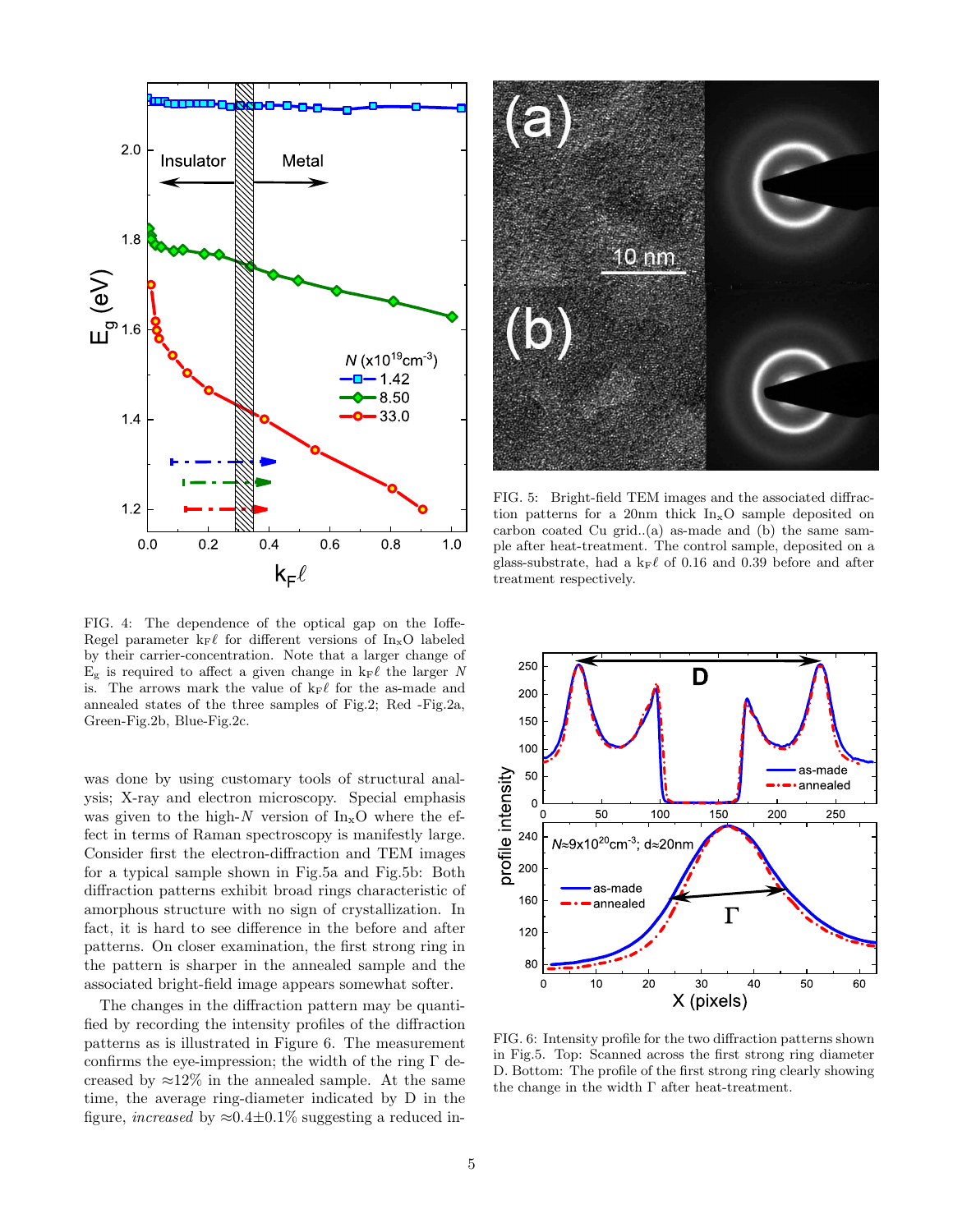

FIG. 7: X-ray diffraction taken over the first strong diffraction ring of the sample that had  $k_F \ell = 0.09$  and  $k_F \ell = 0.38$  for as-made and annealed samples respectively. (a) Are the raw data, and the dashed and dotted lines stand for the background intensities. These background lines are subtracted from the raw data and fitted in (b) to: A·exp  $-0.5 \cdot \left(\frac{X-X_0}{\sigma}\right)^2$ where A is the intensity amplitude and  $X\equiv 2\theta$ . The fits, shown as dashed lines, yield  $X_0=31.78\pm0.008$ ;  $\sigma=2.4\pm0.01$ and  $X_0 = 31.98 \pm 0.008$ ;  $\sigma = 2.2 \pm 0.01$  for the as-made and annealed plots respectively. The larger intensity at the peak (bottom graph) is due to the reduced background and the narrower line width.

teratomic separation due to annealing.

Similar results were obtained from XRD measurements on this high- $N$  sample as shown in Fig.7. The small differences between the XRD and electron-diffraction in terms of the changes in D and ring-width may be due to the different substrates used.

On the basis of these measurements one might conclude that the volume-change  $-\Delta V/V$  of this sample due to the thermal-treatment is of the order of 1.2% to 1.8%. However, the results of XRR measurement suggest that  $\Delta V/V$  for this sample may be significantly larger (Fig.8a); Following treatment the sample thickness was reduced by  $\approx 3.3\%$  implying a volume-change - $\Delta V/V$  of the order of  $\approx 10\%$ . Similar -∆V/V values during heattreatment were obtained in a previous study of  $In_xO$ [\[2\]](#page-7-1). The difference in  $-\Delta V/V$  derived from the XRD versus that of the XRR suggest that the  $In_{x}O$  structure is made-up of loosely packed aggregates of relatively dense material. Such a porous medium is common in vapordeposited films and more generally in substances that were quench-cooled from high temperatures. Actually, porosity is an abundant property of many materials. An extreme example of such a structure is a cotton-ball or



FIG. 8: X-ray reflectometry for two versions of  $\text{In}_{\mathbf{x}}\text{O}$  films having similar composition as that of the samples in Fig.2. Plots are shown for the before-and-after heat-treatment (curves are displaced along the ordinate for clarity). The thickness of the sample in (a) changed during heat-treatment from  $56.2 \pm 0.1$ nm to  $54.5 \pm 0.1$ nm and the sample in (b) changed from  $45.1\pm0.1$ nm to  $45\pm0.1$ nm. The films roughness parameters are:  $1\pm0.2$  for sample in (a) and  $0.4\pm0.1$  for sample in (b).

a bundle of steel-wool. The volume of these substances may be greatly reduced when pressed while their solid part remains essentially intact.

Figure 8b shows the XRR trace taken of a low- $N$  sample that was added for comparison. It exhibits a quantitatively different behavior than the high-N sample in two aspects; the visibility of the interference extends over a wider range of angles, and the change of thickness during heat-treatment is much smaller (per the same change of the sample resistance). Note that heat-treatment enhanced the interference visibility in both samples yet the  $low-N$  sample retains a smoother film surface even when its resistance is considerably higher. Evidently, for a similar k<sub>F</sub> $\ell$ , the high-N version of In<sub>x</sub>O is both, more disordered and has a rougher surface.

To understand how structural aspects affect conductivity and the BP it may be useful to review the specific ingredients responsible for scattering in  $\text{In}_{\mathbf{x}}\text{O}$  films.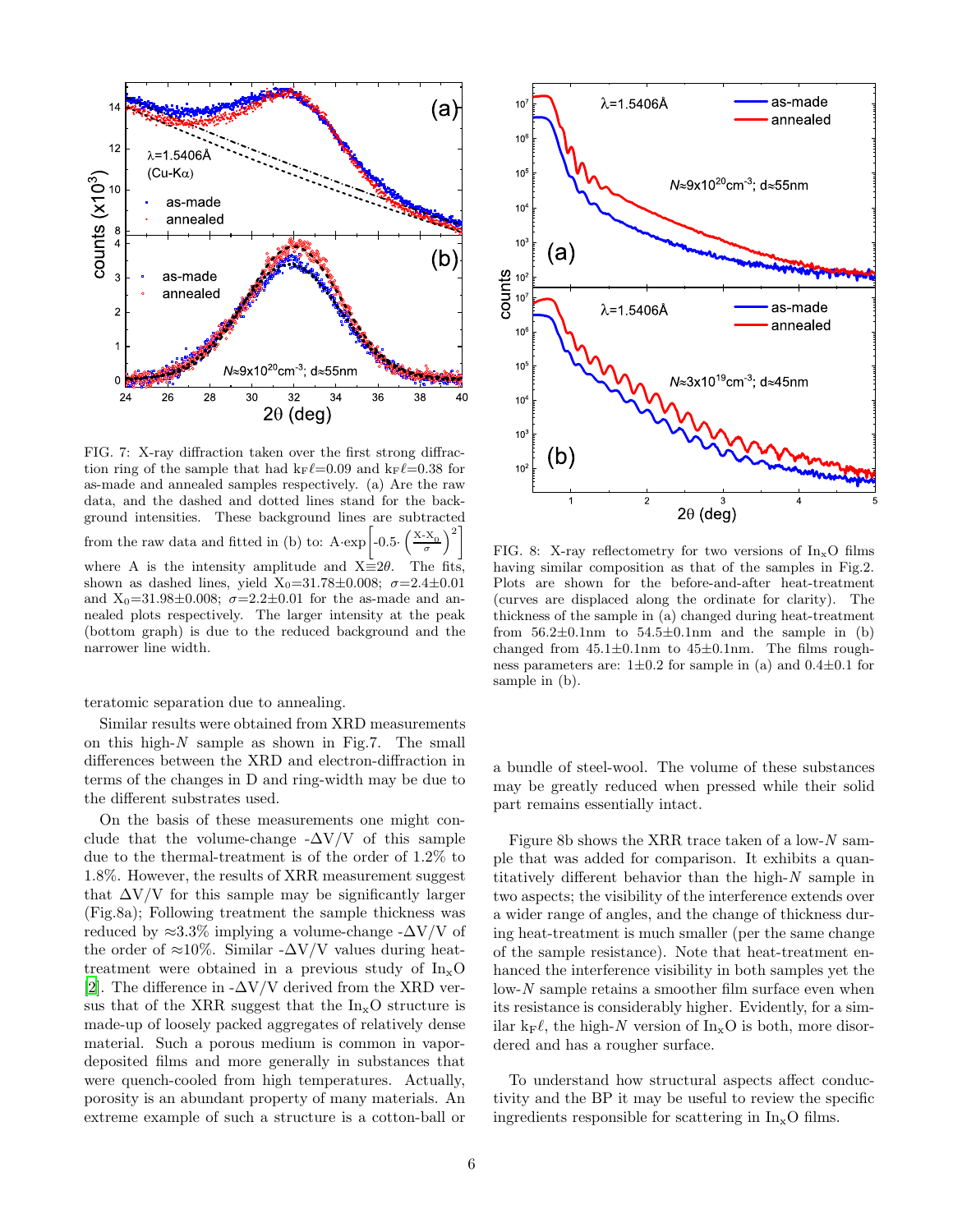## The elements of disorder in amorphous indiumoxide films and their effect on conductivity and the boson-peak

As amorphous material  $In_xO$  lacks long-range order which by itself imposes limit on charge mobility. The vacuum deposited  $\text{In}_{\text{x}}\text{O}$  films have ancillary sources of disorder that lead to scattering and restrict their  $k_F \ell$ value. First, there is an off-diagonal disorder in the material that is related to the distributed nature of the inter-atomic separation. The distribution of interparticle distances gets narrower as the volume decreases and the system approaches the 'ideal' closed-packed amorphous structure. This enhances wavefunction overlap and therefore it naturally affects the conductivity. The diminishment of off-diagonal disorder during heattreatment is clearly reflected in the reduced width of the electron-diffraction and in the XRD patterns (Figs.5,6 and Fig.7 respectively). The latter has been often associated with the appearance of medium-range order in the system [\[7\]](#page-7-16). This re-structure process is also reflected in the rate-distribution of the glass dynamics [\[23](#page-7-15)]. The 'free-volume' of the sample that is presumably eliminated is probably the most important single element in giving rise to phonon scattering. In fact, a porous nature of amorphous structures has been shown by detailed simulation studies to be the major contributing factor in the BP magnitude [\[12](#page-7-3)].

A clear correlation between a structural-change and a modified BP is manifested in our study whenever a significant change of density takes place. This is observed most conspicuously for the heat-treated high-N sample where density is reduced by  $\approx 10\%$  (Fig.8a) and the Raman spectrum shows a  $\approx 30\%$  reduction in magnitude (Fig.2a). The correlation with the material density follows the trend reported in experiments on other disordered systems where the magnitude of the BP was observed to be smaller following densification by pressure [\[26](#page-8-2)[–35\]](#page-8-3).

The main difference between heat-treatment and applying high pressure appears to be the shift of the BP position to higher energy in the pressure experiments [\[26](#page-8-2)– [35\]](#page-8-3) whereas no such shift is encountered in the Raman spectra for the thermally-annealed samples. In this regard the evolution of the BP shape in our experiments followed the heterogeneously-distributed elastic-constants scenario described by Schirmacher and Ruocco [\[8\]](#page-7-6). A similar behavior to our annealing experiments was observed in the BP spectra of  $\text{As}_2\text{S}_3$  samples after it was cold-quenched from a well-annealed state [\[36\]](#page-8-4).

Another source of disorder in the amorphous indiumoxide system is associated with deviation from stoichiometry - chemical disorder. Relative to the ionic compound  $In_2O_{3-x}$ , there are 5-30% oxygen vacancies in  $In_xO$  spanning the range  $\approx 10^{18}$ -5x10<sup>21</sup>cm<sup>-3</sup> in terms of carrierconcentration. To preserve chemical neutrality some indium atoms must assume a valence of +1 instead of the +3 they have in the stoichiometric compound. When randomly distributed this valence-fluctuation forms a background potential with an amplitude of the order of few eV (assuming an average interatomic-separation of the order of  $\approx 0.3$ nm). This type of disorder is quite prevalent in non-stoichiometric compounds, metallicoxides, high-Tc materials etc. and it seems to be a main source of elastic scattering in both  $In_xO$  and  $In_2O_{3-x}$  [\[37\]](#page-8-5). On the other hand the role chemical-disorder plays in the buildup of a BP is unclear. Deviation from stoichiometry unaccompanied by other factors, does not necessarily promote formation of a BP; Polycrystalline films of  $In_2O_{3-x}$  exhibits 5-8% oxygen vacancies [\[37](#page-8-5)] while showing very small magnitude of BP relative to the amorphous version [\[38](#page-8-6)]. This probably means that oxygen vacancies and larger pockets of free-volume such as di-vacancies, are evenly distributed such that density-fluctuations over a phonon wavelength are rather small.

Finally, the reduction of surface roughness during the heat-treatment revealed in the XRR data needs elaboration. Changes in the interference visibility presumably reflect re-arrangement of ions at the film surface. This seems to occur even when changes in thickness were too small to be observed (see, Fig.8b). In principle, a rough film surface is a source of scattering for both phonons and electrons, and it is natural to expect less scattering when the surface roughness is reduced. Given that the meanfree-path  $\ell$  in our samples is much smaller than the film thickness, the contribution of the surface to scattering by either electrons or phonons is probably very small. Electrical conductivity is sensitive enough to detect a small change of disorder in the sample. For phonons however the same structural change may be too small to affect the BP magnitude (Fig.2c). In other words, a measurable change in conductivity may be affected without a significant structural change, in similar vein with the dependence of the optical-gap  $E_g$  on  $k_F \ell$  for a low-N sample where  $E_g$  remains almost constant while  $k_F \ell$  changes over a large range (Fig.4).

## SUMMARY

We have followed by transport, structural-tools, and Raman spectroscopy the changes that occur during heattreating  $In_xO$  films. Transport measurements were used to quantify the degree of disorder in  $In_xO$  samples with different carrier-concentrations before and after treatment. The disorder is characterized by assigning each sample a Ioffe-Regel parameter  $k_F \ell$ . The study reveals a correlation between the system disorder defined in this way, and the magnitude of the BP. This correlation suggests that, in these systems, phonons are scattered by the same elements of disorder that cause scattering of electrons although not necessarily with the same efficiency.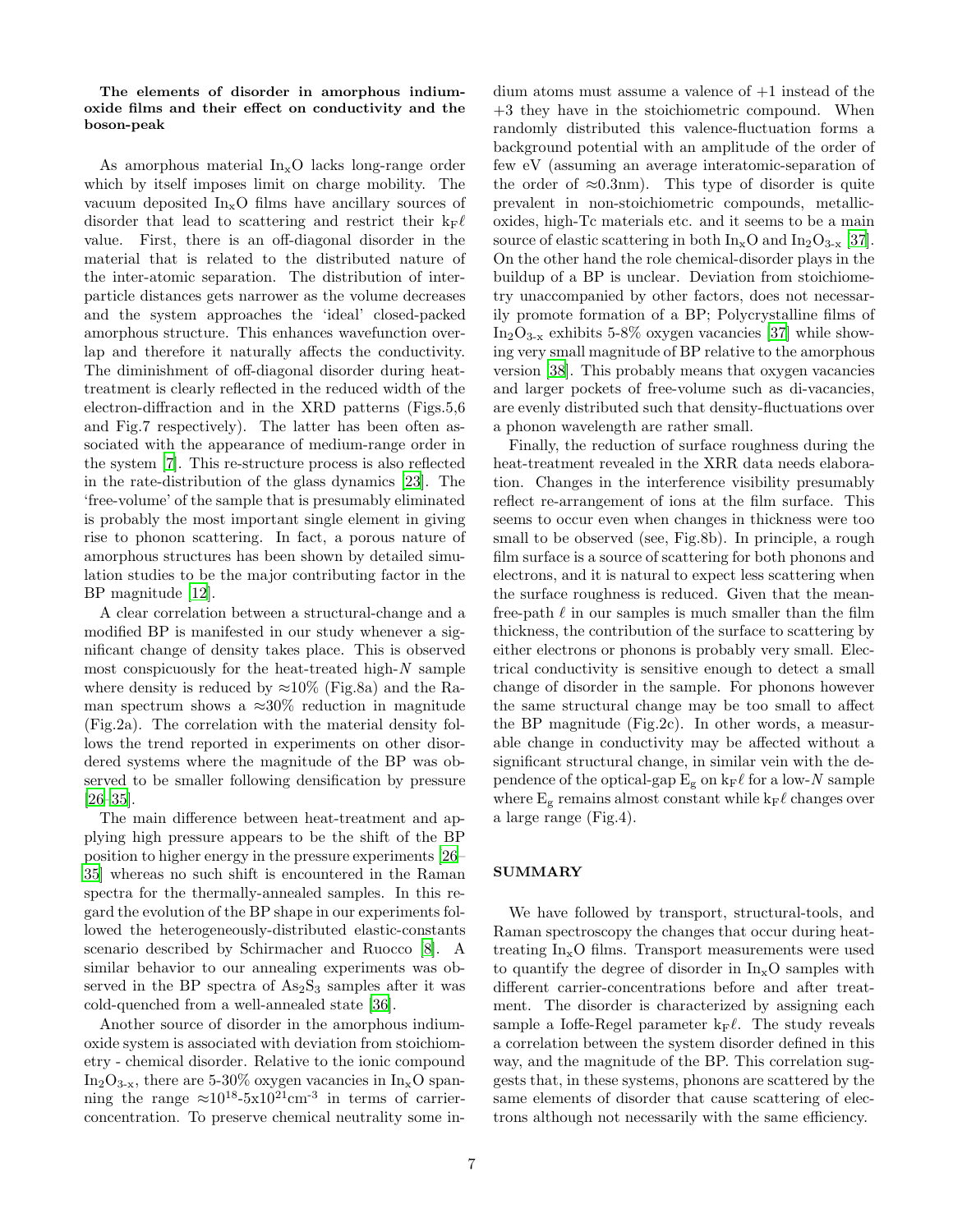An element of disorder that has a large effect on the BP magnitude is the presence of 'free-volume' in the system that, in  $In_xO$  is presumably related to the spatial distribution of oxygen vacancies. These are re-arranged during the annealing process to reduce the system volume, and the BP magnitude is changed accordingly. Our study furnishes the experimental support to the simulation work of Shintani and Tanaka that identified the most conspicuous BP in low-density defective structures [\[12\]](#page-7-3). This led them to conclude: "...the origin of the boson peak (are) transverse vibrational modes associated with low-density defective structures" [\[12\]](#page-7-3).

The emerging picture is that heat-treating  $In_xO$  is analogous to the process of gently tapping a groundcoffee bag to pack it tighter. Tapping supplies the energy necessary to overcome local barriers allowing the powder to reduce its gravitational energy. Temperature and the interparticle-attraction respectively play the analogous roles in the process of densifying  $In_xO$ . Enhanced conductivity due to densification follows from enhanced wavefunction overlap as well as from improved connectivity. This is accompanied by a reduced disorder and therefore weaker heterogeneity which is reflected in a smaller magnitude of the BP. The flexibility that the  $In_xO$  system offers in terms of fine-tuning disorder by heat-treatment makes it a prime candidate for the study of electronic transport in glasses, and as demonstrated in this work, also for other fundamental properties of amorphous materials.

We benefitted from discussions with Walter Schirmacher and Alessio Zaccone. The assistance of Anna Radko, Vladimir Uvarov, and Inna Popov from the Center for Nanoscience and Technology (HU) is gratefully acknowledged. This research has been supported by the 1030/16 grant administered by the Israel Academy for Sciences and Humanities.

- <span id="page-7-0"></span>[1] H. Wiesmann, M. Gurvitch, A. K. Ghosh, H. Lutz, O. F. Kammerer, and Myron Strongin, Estimate of densityof-states changes with disorder in A-15 superconductors, Phys. Rev. B 17, 122 (1978); M, Gurvitch, A. K. Ghosh, H. Lutz, and M. Strongin, Low-temperature resistivity of ordered and disordered A15 compounds, Phys. Rev. B 22, 128 (1980); M. Putti, R. Vaglio and J.Rowell, Radiation damaged MgB2: a comparison with A15 superconductors, Journal of Physics: Conference Series 97 012327 (2008),
- <span id="page-7-1"></span>[2] Z. Ovadyahu, Memory versus irreversibility in the thermal densification of amorphous glasses, Phys. Rev. B 95, 214207 (2017).
- <span id="page-7-2"></span>[3] V.K. Malinovsky and A.P. Sokolov, The nature of the boson peak in Raman scattering in glasses, Solid State Com., 57, 757 (1986).
- <span id="page-7-4"></span>[4] S. R. Elliott, A Unified Model for the Low-Energy Vibrational Behavior of Amorphous Solids, EPL 19 201 (1992)
- <span id="page-7-5"></span>[5] Walter Schirmacher, Gregor Diezemann, and Carl Ganter, Harmonic vibrational excitations in disordered solids and the "boson peak", Phys. Rev. Lett. 81, 136 (1998).
- [6] N. N. Ovsyuk and V. N. Novikov, Influence of structural disorder on Raman scattering in amorphous porous silicon, Phys. Rev. B 57, 14615 (1998).
- <span id="page-7-16"></span>[7] S. Sugai and A. Onodera, Medium-Range Order in Permanently Densified  $SiO<sub>2</sub>$  and  $GeO<sub>2</sub>$  Glass, Phys. Rev. Lett. 77, 4210 (1996).
- <span id="page-7-6"></span>[8] Walter Schirmacher and Giancarlo Ruocco, Hetero-The tale of the boson peak, [arXiv:2009.05970v](http://arxiv.org/abs/2009.05970)1 [cond-mat.dis-nn]
- [9] S. N. Taraskin and S. R. Elliott, Phonons in vitreous silica: Dispersion and localization, Europhys. Lett., 39 (1), 37 (1997).
- [10] J. S. Lannin N. Maley and S. T. Kshirsagar, Raman scattering and short range order in amorphous germanium, Solid State Com., 53, 939 (1985).
- [11] M. Baggioli and A. Zaccone, Unified theory of vibrational spectra in hard amorphous materials, Phys. Rev. Research 2, 013267 (2020).
- <span id="page-7-3"></span>[12] H. Shintani and H. Tanaka, Universal link between the boson peak and transverse phonons in glass, Nature Mater. **7**, 870 (2008).
- <span id="page-7-7"></span>[13] Vassiliy Lubchenko and Peter G. Wolynes, The origin of the boson peak and thermal conductivity plateau in low-temperature glasses, PNAS, 100, 1515 (2003).
- [14] V. L. Gurevich, D. A. Parshin, and H. R. Schober, Pressure dependence of the boson peak in glasses, Phys. Rev. B 71, 014209 (2005).
- [15] K. Niss, B. Begen, B. Frick, J. Ollivier, A. Beraud, A. Sokolov, V. N. Novikov, and C. Alba-Simionesco, Influence of pressure on the boson peak: stronger than elastic medium transformation, Phys. Rev. Lett. 99, 055502 (2007).
- <span id="page-7-8"></span>[16] H. R. Schober, U. Buchenau, and V. L. Gurevich, Pressure dependence of the boson peak in glasses: Correlated and uncorrelated perturbations, Phys. Rev. B 89, 014204  $(2014)$ .
- <span id="page-7-9"></span>[17] N. F. Mott and A. E. Davis, electronic Processes in Non-Crystalline Materials, Oxford University (1971).
- <span id="page-7-10"></span>[18] K. A. Blanks, The role of the Raman coupling coefficient in an inelastic light scattering process in amorphous solids, Journal of Non-Crystalline Solids, 208, 81 (1996); A. Fontana, R. Dell'Anna, M. Montagna, F. Rossi, G. Viliani, G. Ruocco, M. Sampoli, U. Buchenau and A. Wischnewski, The Raman coupling function in amorphous silica and the nature of the long-wavelength excitations in disordered systems, Europhys. Lett., 47, 56 (1999); Bernhard Schmid and Walter Schirmacher, Raman Scattering and the Low-Frequency Vibrational Spectrum of Glasses, Phys. Rev. Lett. 100, 137402 (2008).
- <span id="page-7-11"></span>[19] D. Shahar and Z. Ovadyahu, Superconductivity near the Mobility Edge, Phys. Rev. B 46, 10917 (1992).
- <span id="page-7-12"></span>[20] U. Givan and Z. Ovadyahu, Compositional disorder and transport peculiarities in the amorphous indium-oxides, Phys. Rev. B 86, 165101 (2012).
- <span id="page-7-13"></span>[21] See Supplemental Material at [URL will be inserted by publisher] for fuller details of the two setups used for Raman spectroscopy and associated data.
- <span id="page-7-14"></span>[22] Z. Ovadyahu, Slow dynamics of the electron-glasses; the role of disorder, Phys. Rev. B. 95, 134203 (2017).
- <span id="page-7-15"></span>[23] Z. Ovadyahu, Structure dynamics in thermal-treatment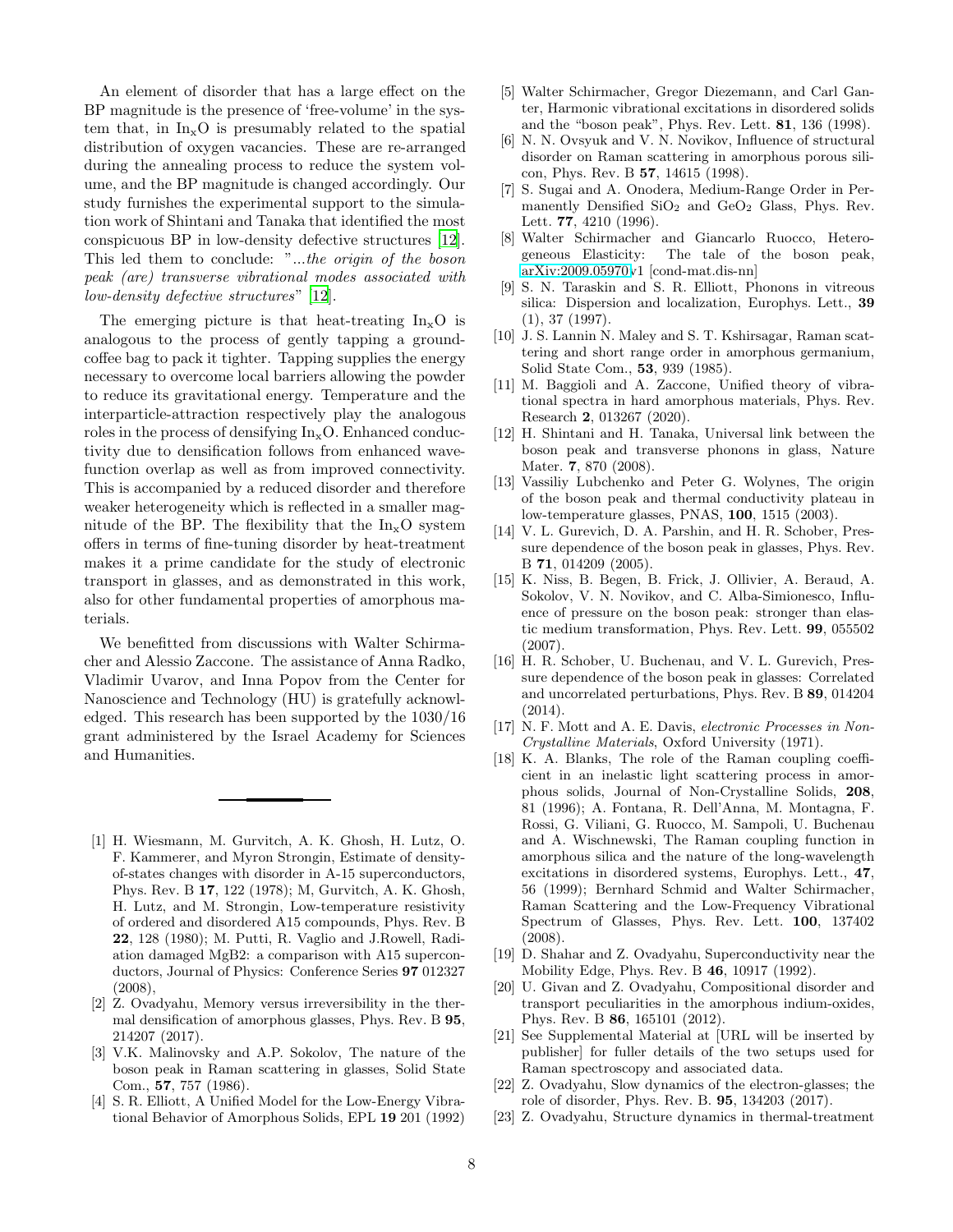of amorphous indium-oxide films, Phys. Status Solidi B 257,1900310 (2020).

- <span id="page-8-0"></span>[24] Yu. M. Galperin, V. L. Gurevich and D. A. Parshin, Theory of low-temperature thermal expansion of glasses, Phys. Rev.B 32, 6873 (1985).
- <span id="page-8-1"></span>[25] See figure S4 in Supplemental Material at [URL will be inserted by publisher] for an example.
- <span id="page-8-2"></span>[26] L. Orsingher, A. Fontana, E. Gilioli, G. Carini, G. Carini, G. Tripodo, T. Unruh, and U. Buchenau, Vibrational dynamics of permanently densified  $GeO<sub>2</sub>$  glasses: Densification-induced changes in the boson peak, J. Chem. Phys. 132, 124508 (2010).
- [27] T. Deschamps, C. Martinet, D. de Ligny, J. L. Bruneel, and B. Champagnon, Correlation between boson peak and anomalous elastic behavior in GeO2 glass: An in situ Raman scattering study under high pressure, J. Chem. Phys. 134, 234503 (2011).
- [28] J. Schroeder, W. Wu, J. L. Apkarian, M. Lee, L.-G. Hwa, C. T. Moynihan, Raman scattering and Boson peaks in glasses: temperature and pressure effects, J. Non. Cryst. Solids 349, 88 (2004).
- [29] M. Ahart, D. Aihaiti, R. J. Hemley, and Seiji Kojima, Pressure dependence of the Boson peak of glassy glycerol, J. Phys. Chem. B 121, 6667 (2017).
- [30] B. Mantisi, S. Adichtchev, S. Sirotkin, L. Rafaelly, L. Wondraczek, H. Behrens, C. Marcenat, N. V. Surovtsev, A. Pillonnet, E. Duval, B. Champagnon, and A Mermet, Non-Debye normalization of the glass vibrational density of states in mildly densified silicate glasses, J. Phys.: Condens. Matter 22, 025402 (2010).
- [31] V. L. Gurevich, D. A. Parshin, and H. R. Schober, Pressure dependence of the boson peak in glasses, Phys. Rev. B 71, 014209 (2005).
- [32] L. Hong, B. Begen, A. Kisliuk, C. Alba-Simionesco, V. N. Novikov, and A. P. Sokolov, Pressure and density dependence of the boson peak in polymers, Phys. Rev. B, 78, 134201 (2008).
- [33] M. Zanatta, G. Baldi, S. Caponi, A. Fontana, E. Gilioli, M. Krish, C. Masciovecchio, G. Monaco, L. Orsingher, F. Rossi, G. Ruocco, and R. Verbeni, Elastic properties of permanently densified silica: A Raman, Brillouin light, and X-ray scattering study, Phys. Rev. B 81, 212201 (2010).
- [34] A. Monaco, A. I. Chumakov, G. Monaco, W. A. Crichton, A. Meyer, L. Comez, D. Fioretto, J. Korecki, and R. Rüffer, Effect of densification on the density of vibrational states of glasses, Phys. Rev. Lett. 97, 135501 (2006).
- <span id="page-8-3"></span>[35] E. Stavrou, C. Raptis, and K. Syassen, Effects of pressure on the boson peak of tellurite  $(TeO<sub>2</sub>)<sub>1-x</sub>(ZnO)<sub>x</sub>$  glasses: Evidence of an elastic glass-to-glass transition, Phys. Rev. B 81, 174202 (2010).
- <span id="page-8-4"></span>[36] V.K. Malinovsky and A.P. Sokolov, The nature of the boson peak in Raman scattering in glasses, Solid State Com., 57, 757 (1986).
- <span id="page-8-5"></span>[37] Z. Ovadyahu, B. Ovryn and H.W. Kraner, Microstructure and electro-optical properties of evaporated indiumoxide Films, J. Elect. Chem. Soc. 130, 917 (1983).
- <span id="page-8-6"></span>[38] See figure S3 in [21].



FIG. 9: Raman spectra taken consecutively on a single spot with different laser powers. The sample is a  $20 \text{nm}$  In<sub>x</sub>O film deposited on a carbon-coated TEM copper grid. Note the appearance of extra structure for the 0.7mW plot that gets further developed for the 0.14mW exposure.

## SUPPLEMENTARY MATERIAL

This part and the following subsections give auxiliary information related to the methods and techniques employed in the study.

### Avoiding crystallization

One should realize that the crystalline version of indium-oxide,  $In_2O_{3-x}$  differs markedly from these amorphous versions that are investigated here.  $In_xO$  may be easily crystallized to form polycrystalline  $In_2O_{3-x}$ once exposed and maintained at temperatures as low as  $380K$  (depending on the  $In_xO$  composition). The danger of  $\text{In}_{x}$ O crystallization must be taken into account especially when exposing the film to intense laser radiation but also during heat-treatment. Keeping the heattreatment temperature below 370K practically eliminates crystallization problems; we never encountered a problem with heat-treatment even when the sample was left for 34 days at this temperature. It is more complicated to set a limit for the laser power because it depends on the heat-dissipation through the substrate. To assist in identifying the threshold we carried an experiment designed to observe the onset of structural changes using high-resolution TEM. The results are shown in Fig.9 and Fig.10:

On the basis of the correlation between these structural and Raman data we identify the spectra taken with 0.7mW and 1.4mW laser power as a signature of partial crystallization, or a highly defected polycrystalline phase (see Fig.11 for typical spectrum of well-annealed  $In_2O_{3-x}$  that lacks the pronounced BP observe in the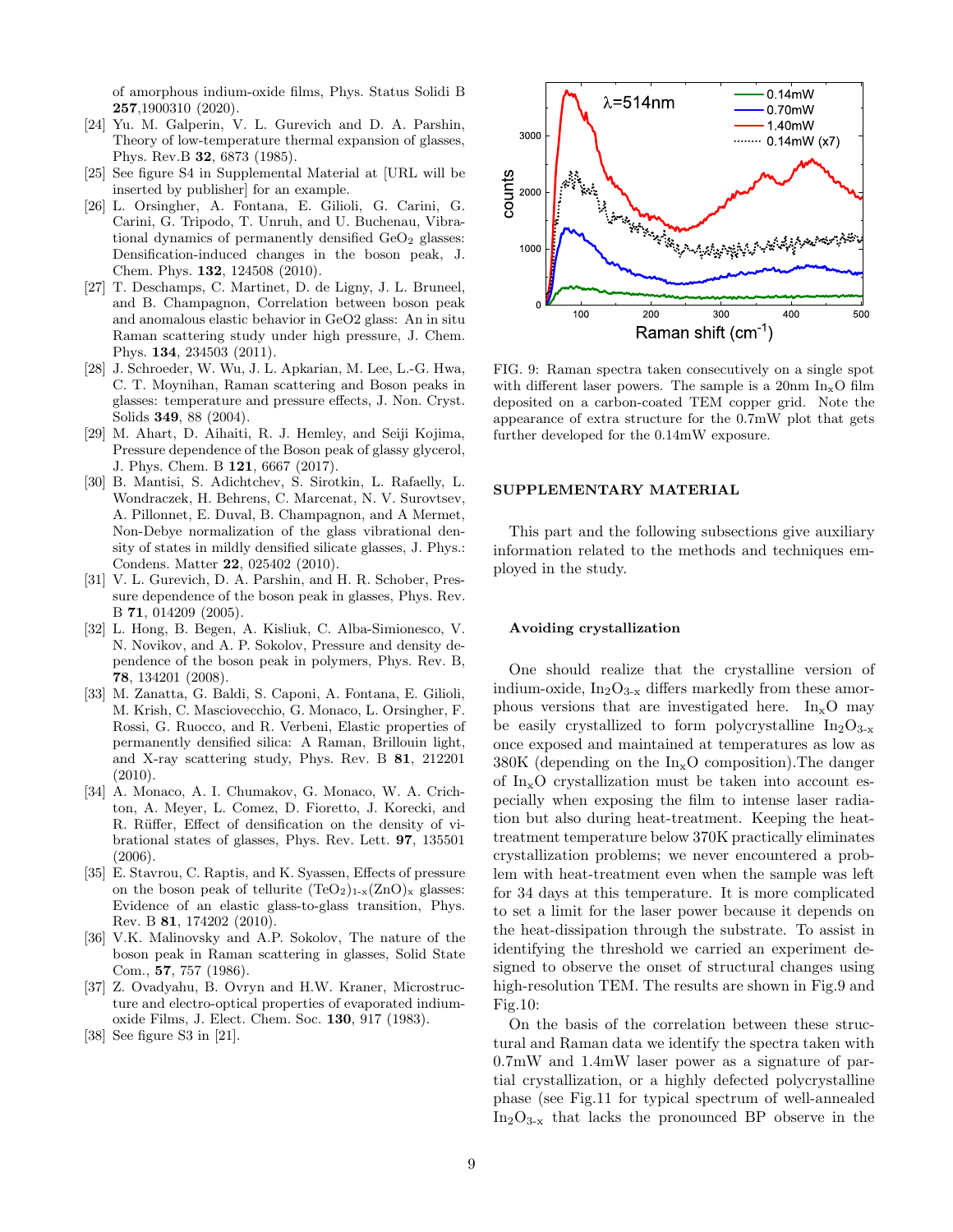

FIG. 10: TEM and optical microscope pictures of the spot created by the laser exposures in SM1 above. The arrows mark the local area from which either bright-field image or diffraction pattern were taken. Note that the structural effect of the 2 $\mu$ m laser-spot extends over  $\approx 10 \mu$ m. The sample is a ≈2nm InxO deposited on carbon-coated copper grid.

laser-exposed plots in Fig.9). This signature was used in the study to set the power-limit on samples deposited on Si-wafers. The latter exhibit more efficient heatdissipation than the carbon film used for the TEM work allowing a larger laser power to be used (see text).

#### Low-energy Raman setup

A home-built ultra-low frequency Raman confocal system was assembled and optimized for measurements of Raman spectra down to 10cm-1. The setup included an exciting-source Nd:YAG laser (CNI, MSL-FN-532), and the scattered signal was collected via high throughput 532 longpass nano-edge filters (NEFs) and a single spectrometer.

In particular, a single longitudal mode doubled Nd:YAG laser (CNI, MSL-FN-532) beam from a diodepumped solid-state laser was directed toward a reflecting Optigrate band-pass filter, based on the volume Bragggrating technique for cleaning up the laser spectral noise and resulting in spectral widths  $<$  7 cm<sup>-1</sup>. Then two mirrors were used to aim the reflected laser beam towards a 532 NEF (Iridian spectral technologies) with deep blocking  $(50D\ 6)$  at the laser line, set in an adjustable filter



FIG. 11: Raman spectra of two distinct structures of indiumoxide. The plot labeled as  $In_2O_{3-x}$  (red-line) is crystallized from the deposited amorphous film with thickness 90nm to form the polycrystalline version of indium-oxide. The blue dotted line depicts the spectrum taken from the deposited  $In_xO$  film. The substarte is quartz.

holder. The combination of the mirrors with the NEF1, allowed to adjust the angle between the incident laser beam and the normal of NEF1 for gaining the best laser line attenuation and the lowest possible frequency of the ULF Raman signal, as well as to reflect the beam to the microscope objective. The laser beam was focused through a X50/0.65 microscope objective to provide a 3 mW incident beam on the sample, which also collected and collimated the back scattered Rayleigh and Raman signals. The backscattered signal passed through the above mentioned NEF1, partially filtering the signal and then through an additional filter, NEF2, to achieve the desirable attenuation of the Rayleigh signal. Following the passage through the filters, the signal was focused by a 10 cm focal length plano-convex lens onto a pinhole (100  $\mu$ m), located in front of a 10  $\mu$ m slit of a 0.14 m Czerny-Turner spectrometer (Jobin-Yvon, MicroHR) with an entrance aperture ratio of f/3.88, with a 1200 g/mm grating. Finally, the signal was detected by an air cooled 1,024 x 1,024 intensified charge-coupled device (Andor, DH734-18U), driven by the Solis 4.3 software and analyzed. The system can achieve spectral resolution at the full-width half-maximum of a peak in the spectrum of up to  $11 \text{ cm}^{-1}$ . The spectra of the samples mentioned below were measured under similar conditions with the detector operated at integration times of 15 min.

#### Spectra normalization

To get a good signal to noise and avoid risk of crystallization calls for compromises. The laser spot used had a diameter of  $2\mu$ m (Renishaw setup) and  $2.7\mu$ m (BGU)